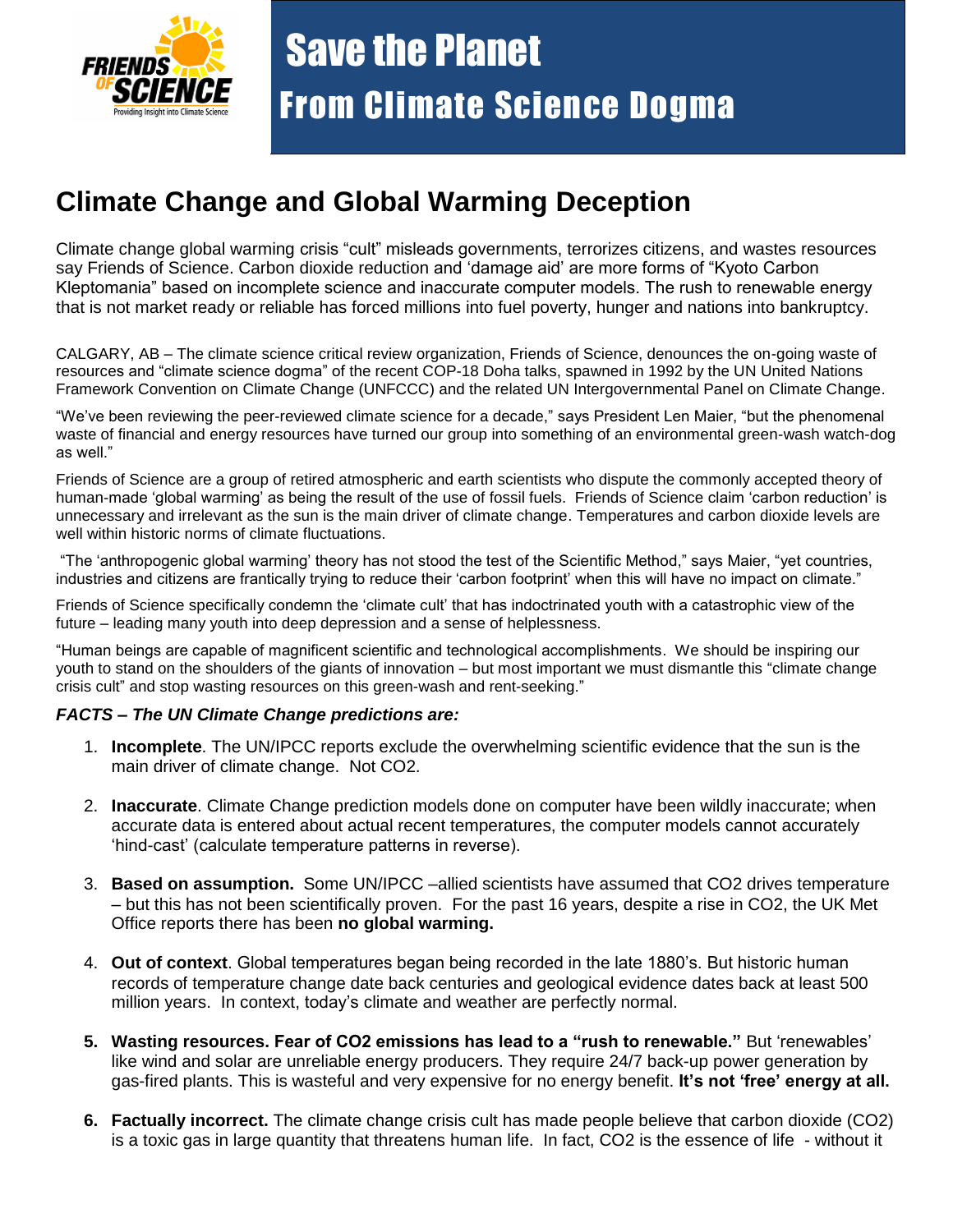there would be no oxygen. **CO2 is plant food, and more CO2 increases plant growth and crop yields. CO2 is a trace element in the atmosphere– occurring at about 0.04%.**

- **7. Economically devastating.** Citizens of Western nations have been plunged into fuel poverty in the UK, Ontario, Spain, and California as extreme "carbon reduction" measures were enacted, driving consumer and business energy prices sky-high while doing zero for the environment (see point 5. Above). Clever investors get rich on carbon taxes/trades called "climate wealth" while crushing consumers.
- **8. Based on one-sided research.** Billions are spent on climate change research dedicated to the unproven theory of man-made global warming through use of fossil fuels; very little is spent on understanding more significant modifying natural factors like the sun, volcanoes, ocean currents etc.
- **9. Rife with conflicts of interests.** Agenda-driven ENGO"s have invaded the UN Climate organizations at all levels; scientists have been co-opted to be "climate witnesses", wealthy speculators lead the charge, capitalizing on carbon taxes, subsidies for renewable, and carbon trades at *your* expense.
- **10. Environmentally destructive & expensive. \$1 trillion dollars spent in a decade on "carbon reduction"** – biofuels take up valuable food crops, and have no net positive production of fuel. "Renewables" wastefully consume energy resources for limited power generation in return, creating different kinds of pollutions, emission, and human/wildlife damage – and no net benefit.

**Friends of Science** P.O.Box 23167, Connaught P.O., Calgary, Alberta Canada T2S 3B1 Web: [www.friendsofscience.org](http://www.friendsofscience.org/) Toll-free: 1-888-789-9597 US/Canada E-[: contact@friendsofscience.org](mailto:contact@friendsofscience.org) Facebook<http://on.fb.me/xrOPC6>

Notes:



**1. Changes in solar activity correlates well with earth"s** 

**temperature as shown in numerous studies. This [graph](http://www.friendsofscience.org/assets/documents/FOS%20Essay/ScafettaWestSunvsTemp%20Adj.jpg) shows a good correlation between 400 years of northern hemisphere temperatures and solar irradiance, which is used as a proxy for all solar changes. Note the low solar activity periods occurring during the Little Ice Age (Maunder Minimum 1645 to 1715 and the Dalton Minimum 1795 to 1825). Longer term, [here](http://www.friendsofscience.org/assets/documents/FOS%20Essay/Solar%20activity%20CR%20vs%20Temp.jpg) is a correlation of a solar proxy to a temperature proxy for a period of 3000 years. See "Sun Activity Correlates with Temperature" [here.](http://www.friendsofscience.org/assets/documents/FOS%20Essay/Climate_Change_Science.html#Sun_Activity)**

**2. Climate modellers have given up trying to match their models to the observations. They ignore that fact that there has been no warming for 15 years so their surface temperature projections greatly diverge from the measurements as shown [here.](http://www.friendsofscience.org/assets/documents/ClimateModels_Obs.jpg) A primary reason the models fail is because they predict an enhanced warming rate in the upper atmosphere which does not appear in the measurements as shown [here](http://www.friendsofscience.org/assets/documents/FOS%20Essay/Climate%20model%20comparisons.JPG) and [here.](http://www.friendsofscience.org/assets/documents/FOS%20Essay/mmh_trends2010.jpg) The latter graph shows the climate model temperature trends of the mid-troposphere, using 57 runs from 23 climate models, are four times larger than observations from satellites and weather balloons. Much of the earth"s heat is stored in the oceans. The GISS climate model over estimates the ocean heat content warming trend of the top 700 m from 2003 by a factor of 6 compared to measurements from 3300 ARGO buoys as shown [here.](http://www.friendsofscience.org/assets/documents/FOS%20Essay/OceanHeat_GISS.jpg) The north to south pattern of climate change as measured by satellites bears no resemblance to the climate model projections. The climate model seas surface warming trend at the equator from 1982 is 6 times higher than that measured by satellites as shown [here.](http://www.friendsofscience.org/assets/documents/FOS%20Essay/Tisdale_Lat_SST_Model.jpg) The graph [here](http://www.friendsofscience.org/assets/documents/FOS%20Essay/Tisdale_NA_SST_Model_1910-44.jpg) shows the northern hemisphere sea surface temperature measurements and the climate model hindcasts**